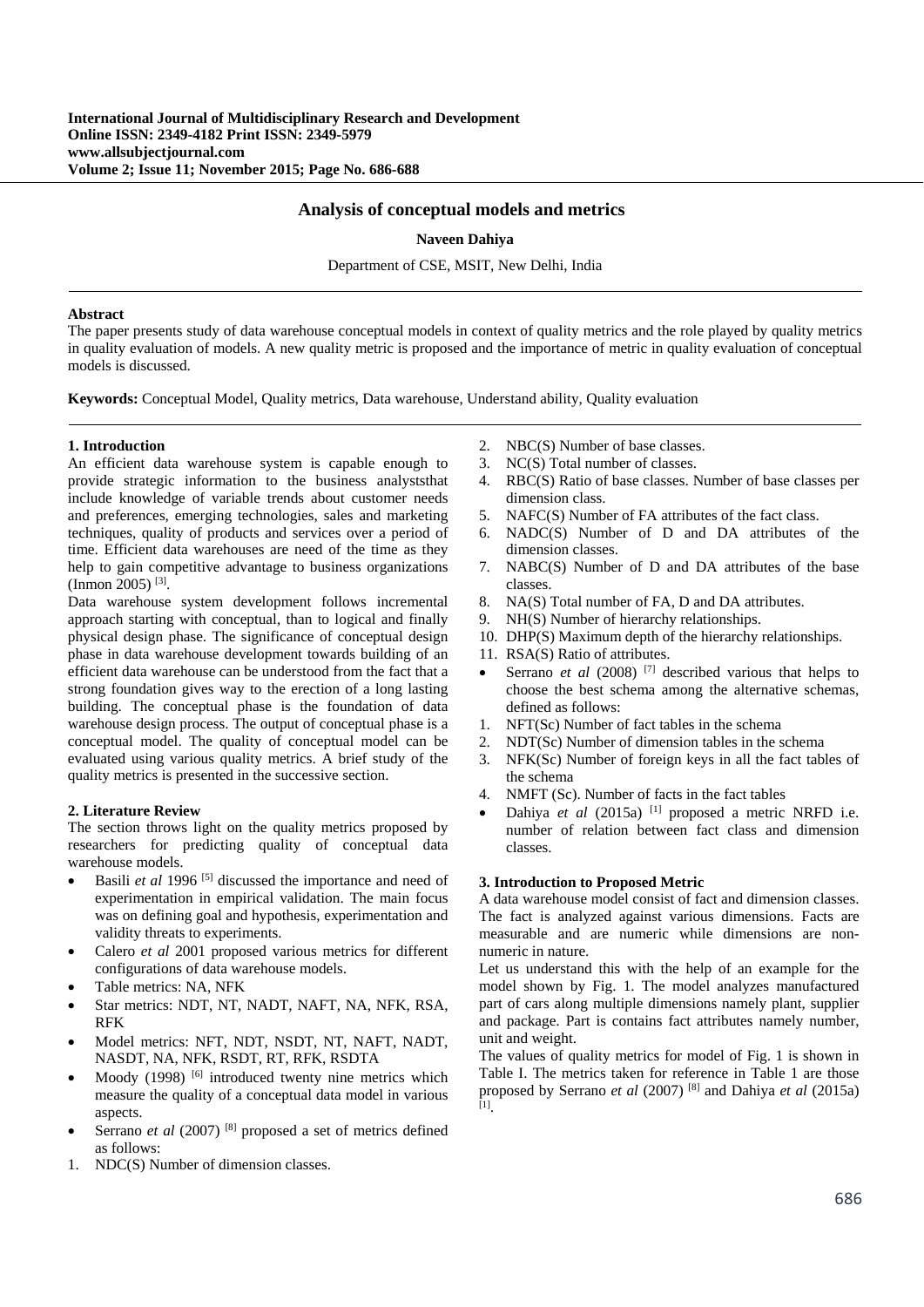

**Fig 1:** Conceptual model for manufacturing parts (Dahiya *et al* 2015b) [2]

**Table 1:** Metrics

| . .<br><b>Metrics</b> | <b>NFC</b> | <b>NDC</b> | <b>NBC</b> | NC | $\mathbf{R}$<br>- | $\Delta F C$<br>w | $\mathbf{v}$<br>$\sim$ $\sim$<br>. ADV | <b>BTA</b><br>NABC | <b>BY</b><br>AL A | NĽ<br>INI | <b>DHP</b> | $RS_{\Delta}$<br>NJA | .<br>'YNFL |
|-----------------------|------------|------------|------------|----|-------------------|-------------------|----------------------------------------|--------------------|-------------------|-----------|------------|----------------------|------------|
| - -<br>Values         |            |            |            |    | .                 |                   |                                        |                    | 20                |           |            | $^{\circ}$<br>.10    |            |

The authors searched for the new quality factors that might affect the quality (understand ability) of conceptual data warehouse models, other than the already proposed metrics. The authors came out with a new quality metric namely number of relations (NR). NR is the sum total of all the relations between facts and dimensions, relations between dimension classes and base classes, relation between different base classes. The proposed metric may have a significant effect on the structural complexity of conceptual models along with their understand ability.

### **A. Importance of proposed metric**

In a conceptual model there exist fact classes and dimension classes. The fact are analyzed along dimensions. There exist relations between facts and dimensions, relations between dimension classes and base classes, relation between different base classes. As the number of relations increase in a conceptual model, its size and structural complexity also increase in proportion. As the size and structural complexity of a conceptual model increase, its understanding time also

Increase, as the users will take more time to understand a complex conceptual model. So it is predicted that the proposed Metric will play a significant part in quality evaluation of conceptual models.

#### **4. Conclusion**

In the paper, the study of conceptual data warehouse models was presented in relation to the role played by quality metrics in quality evaluation of models. Authors proposed a new quality metric that is based on size and structural properties of conceptual data warehouse models and the importance of proposed metric was discussed. The current work can be extended to carry out theoretical and empirical validation of the proposed metric to judge its significance in quality evaluation of conceptual data warehouse models.

### **5. References**

- 1. Dahiya N, Bhatnagar V, Singh M. Enhancing consistency of conceptual data warehouse design, International Journal of Computational Systems Engineering. 2015;  $2(1):11-24$  a.
- 2. Dahiya N, Bhatnagar V, Singh M. An empirical experimentation towards predicting understandability of conceptual schemas using quality metric," International Journal of Big Data Intelligence. 2015; 2(1):9-22 b.
- 3. Inmon WH. "Building the data warehouse," *Johnwiley& sons*, 2005.
- 4. Calero C, Piattini M, Pascual C, Serrano M. Towards Data warehouse Quality Metrics, International